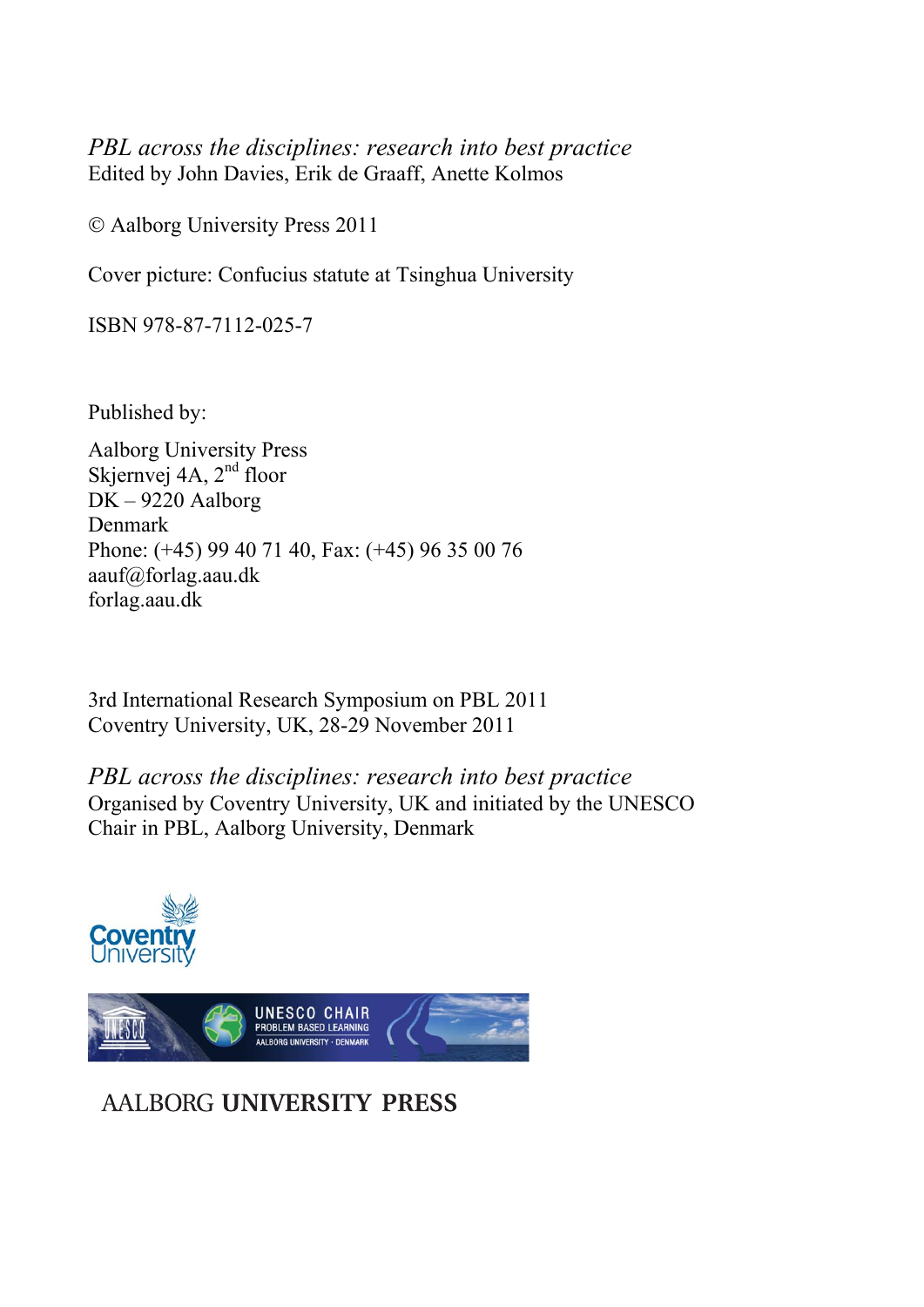# **INTELLIGENT TUTORING SYSTEMS: HOW WELL CAN THEY GUIDE STUDENTS IN PROBLEM-BASED LEARNING SCENARIOS?**

Chris Beaumont, Edge Hill University, UK, Chris.Beaumont@edgehill.ac.uk

Prof. Lin Norton, Dr. Hissam Tawfik, Liverpool Hope University, UK NortonL@hope.ac.uk; tawfikH@hope.ac.uk

# **ABSTRACT**

Problem-based learning (PBL) has a strong focus on skills and requires students to use self-regulated learning (SRL). However, SRL puts considerable demands on learners and often leads to students making frequent requests for guidance.

This paper reports the outline design, construction and evaluation of a simple prototype web-based Intelligent Tutoring System (ITS) which was constructed to provide guidance for self-regulated learning activities in a PBL scenario. It was constructed using Chatbot technology which provides extended dialogue with students in order to guide them through the initial stages of developing learning objectives. User testing with undergraduates suggests that the system prompted them to analyse the scenario in more detail (one of the foundational skills needed in a PBL task) and that the technology can be both usable and provide the adaptability required.

## **INTRODUCTION**

PBL is a learning system that has a strong focus on helping students acquire relevant learning skills rather than just knowledge, and one of its aims is to develop Self-Directed Learning (SDL) skills (Barrows and Tamblyn 1980; Norman and Schmidt 1992). There are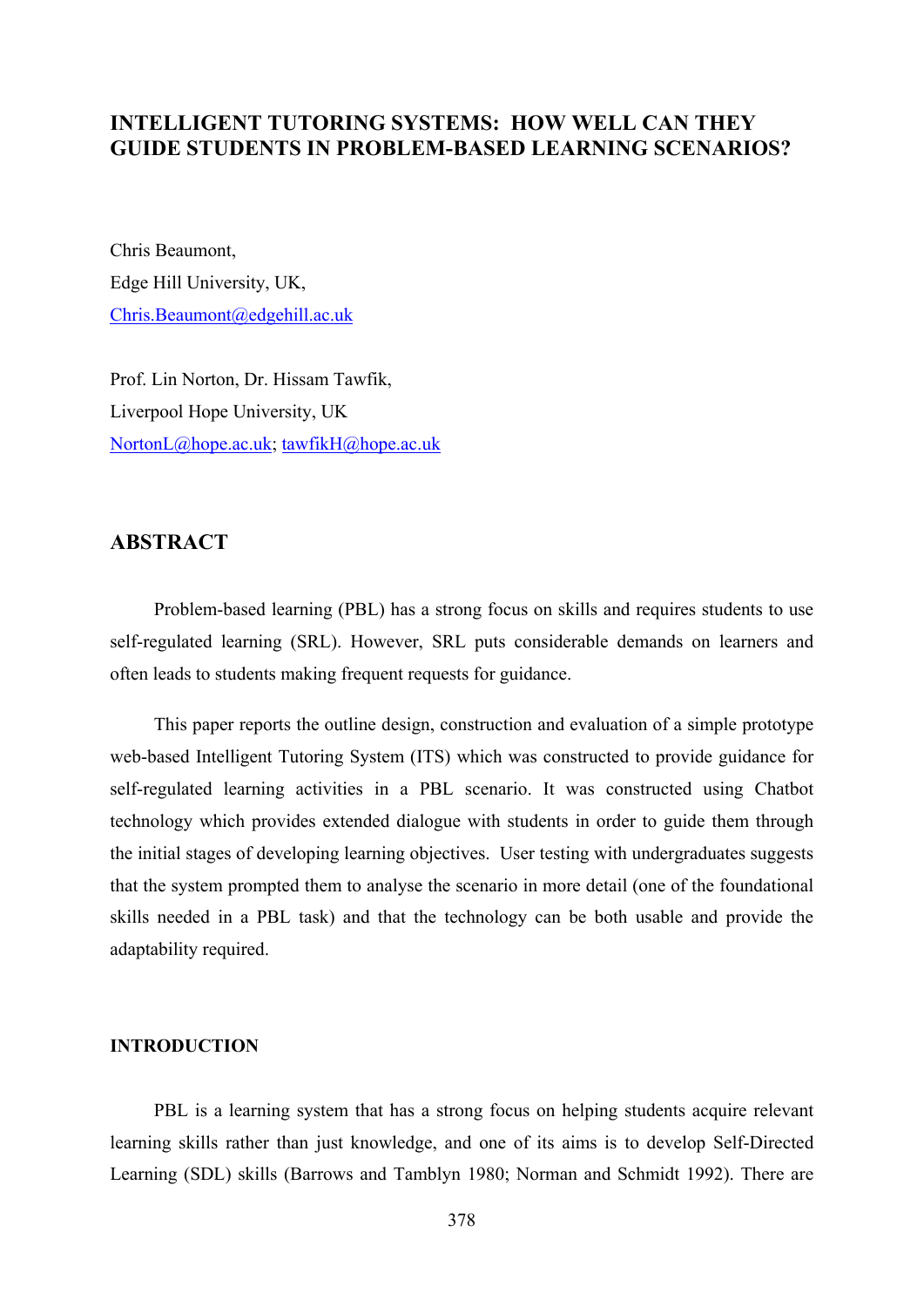many variations of PBL but typically it will involve presenting students with an ill-structured and authentic problem, to which there are no simple solutions or answers. Students work in groups on the problem with the tutor acting as a facilitator. The process requires students to understand and analyse a scenario, identify personal / group learning objectives, locate suitable learning resources, monitor their learning and evaluate and reflect on their achievement at the end of a scenario. These skills correspond exactly with self-regulatory processes that are components of Zimmerman's (2000) model of Self-Regulated Learning (SRL). Furthermore, motivational beliefs, such as self-efficacy, task value and goalorientation that are part of the model are also important for success within PBL.

While it is widely accepted in the pedagogical literature that the most effective learners are self-regulating (Butler & Winne, 1995; Zimmerman, 2000), SRL puts considerable demands on learners (Loyens *et al,* 2008) and managing the uncertainty in this process often leads to students making frequent requests for guidance and may lead to a high cognitive load which can result in anxiety and frustration (Dyck, 1986). Furthermore, the first author's experience as a facilitator suggests that students have difficulty in constructing well-formed learning objectives in PBL as well as in selecting appropriate resources.

PBL facilitators can provide guidance that is appropriate to a particular student team's needs, but there are two major challenges: firstly the demands on a facilitator can be very high if they are simultaneously dealing with several teams and secondly, students can require individual guidance during the independent research phase of PBL. In order to address these issues, this project sought to explore if a web-based application (known as a PBL coach) based on conversational agent (Chatbot) technology could be constructed to provide effective guidance to students.

The next section of this paper discusses the guidance required by students in PBL, and then explores how a type of conversational agent could provide guidance. The outline design of a prototype system is described followed by an initial evaluation of its usability and usefulness by undergraduate students.

#### **PBL guidance requirements**

The requirement for guidance that has been identified as an issue by the first author in his PBL classes is also supported by studies by Lloyd-Jones and Hak (2004) which reported that students experienced uncertainty with respect to what to learn and that they relied on their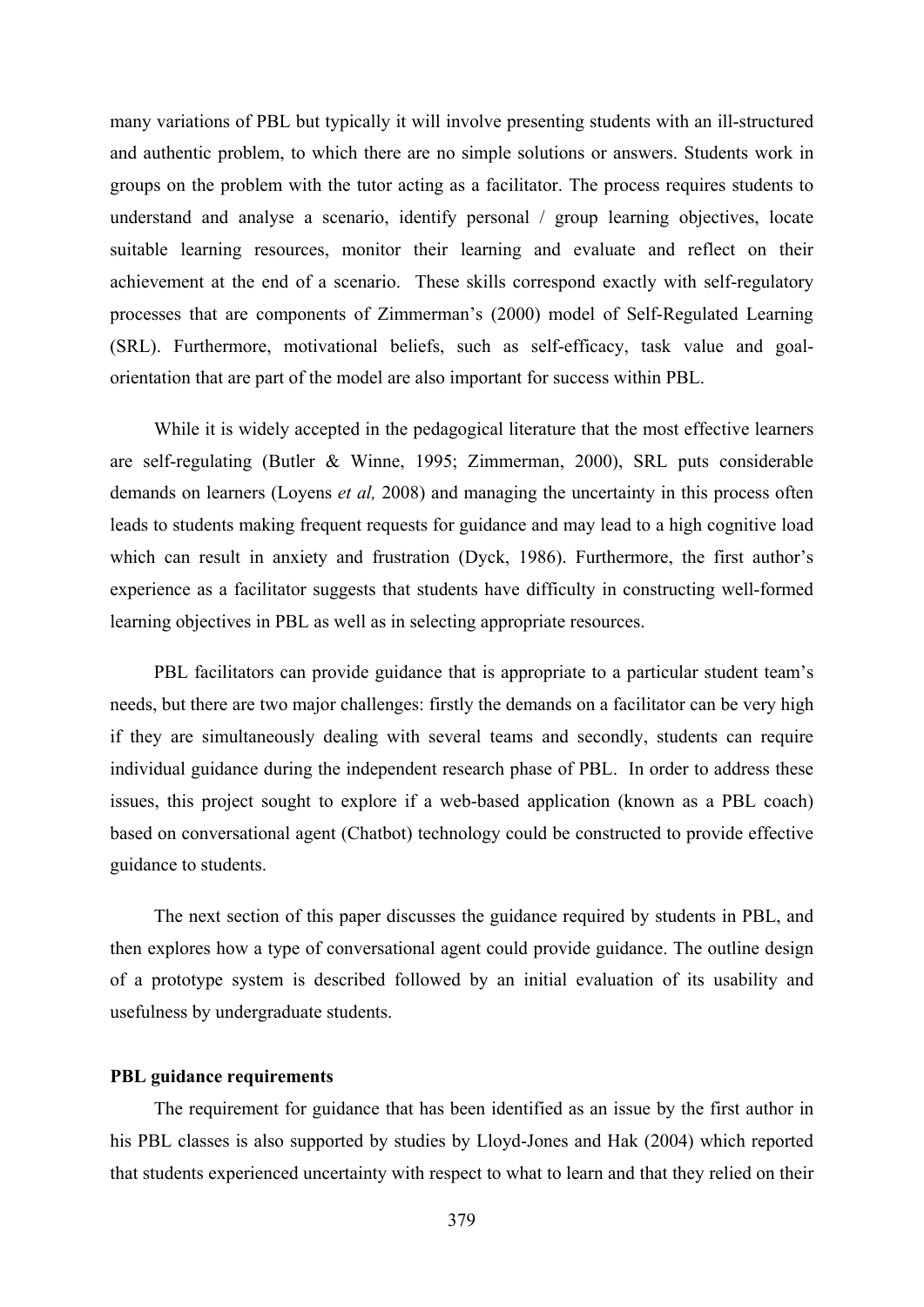peers and given faculty resources instead of selecting resources independently. Kivela and Kivela (2005) also showed that inexperienced PBL students still sought the teacher's approval to be sure they were on the right track and to overcome their uncertainty in their new learning environment. Kuhlthau's (1988) study of high school and college students involved in research assignments noted that the stage of prefocus exploration is often the one which generates the highest level of anxiety. In PBL terms this corresponds to goal setting and identification of learning issues where the formulation of learning objectives and evaluating the research to ensure it is fit for purpose is problematic (Uden & Beaumont, 2006). Studies analysed by Loyens et al (2008) highlighted that the self-generation of learning objectives is crucial for students' learning process (Verkoeijen et al. 2006) and that self-monitoring showed a significant correlation with performance.

Newman's (2008) analysis of help-seeking behaviour identified *adaptive* help-seeking – an indicator of cognitive, social and emotional maturity which is indicated by consideration of the necessity, content and target of the request. He further suggests that affective factors such as self-esteem and self-efficacy are important by enabling them to persist in the face of factors that can undermine help-seeking (eg ridicule from peers). In contrast, examples of nonadaptive help-seeking are *dependent help-seekers* –asking unnecessary questions before attempting the task or seeking help to complete all tasks as quickly as possible rather than to improve learning. Help-avoidance (when help is necessary) is another form of non-adaptive behaviour. In a study by Ryan et al (2005), help avoiders and dependent help-seekers had low learning goals, high performance-avoidance goals (not looking stupid), low perceived competence and experienced high anxiety in class. Newman (2008) suggests strategies for combating these non-adaptive behaviours such as teacher involvement with students to provide a supportive environment; supporting autonomy and stressing learning goals rather than grades while understanding personal learning goals and finally support for competence through modelling questions, scaffolding knowledge construction through use of hints rather than direct answers.

Whilst these studies indicate the areas in which guidance is required, additional detail was needed in order to determine specific requirements for the PBL coach; the authors therefore identified patterns in the type of guidance required in a multi-staged (11-week) PBL scenario which would subsequently be used as the test case for the PBL coach. This study analysed individual on-line dialogue in scheduled weekly 20-40 minute sessions in a small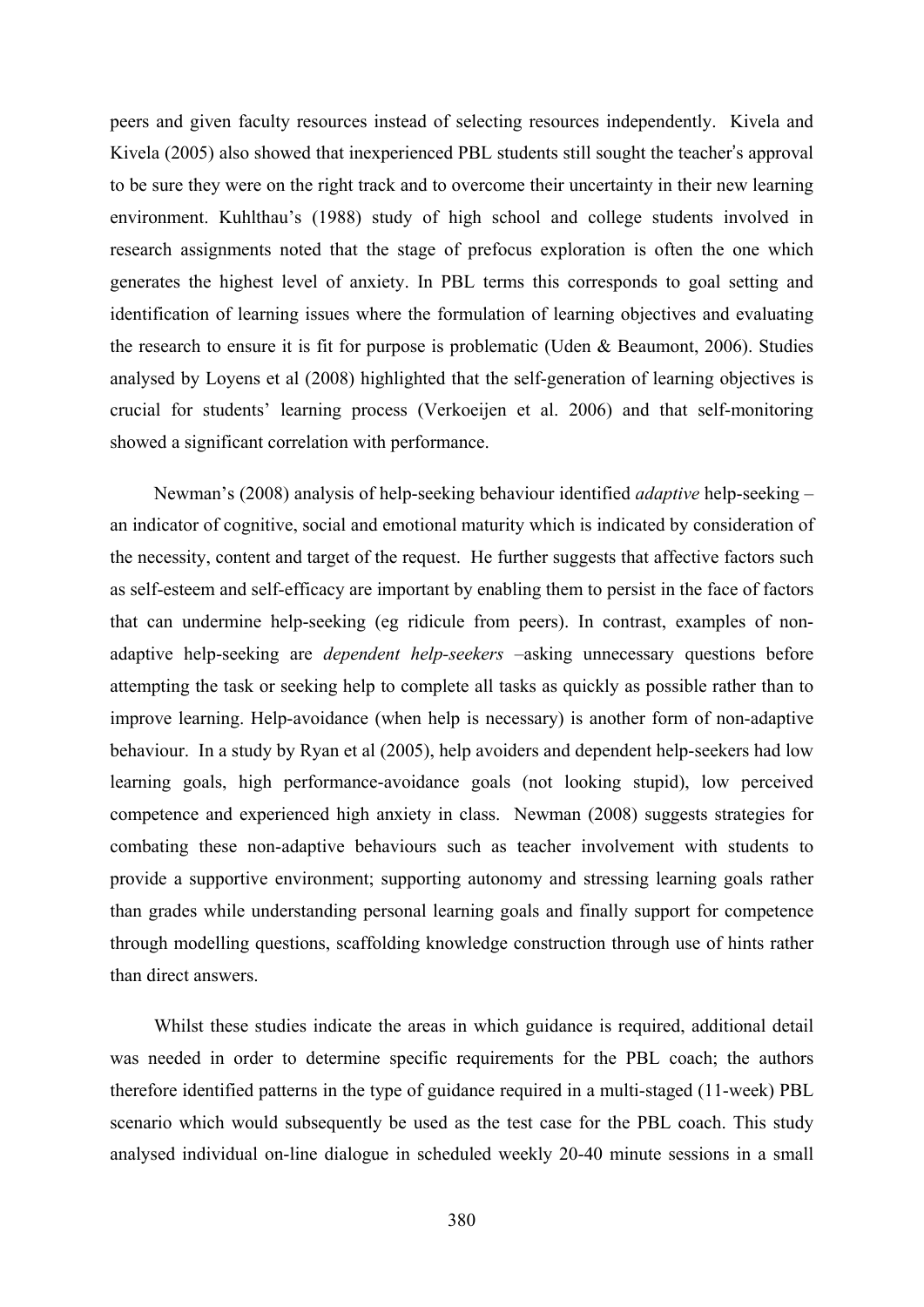sample of students (n=19). Whilst some students actively sought guidance, the number of questions asked varied from (a rather depressing) 0.5 to 9 questions per session.

Guidance required, gathered from normative suggestions of students and objective claims from the analysis of the data were categorised most usefully as:

- x *Task-guidance* (clarification, planning, analysing, deadlines, deliverables, monitoring, evaluating fitness for purpose of research and assessment);
- *Scenario guidance* (clarification and requests for further information);
- Learning resources; (how and where to find information)
- *Group-work* (roles, dealing with issues) and
- *Subject-guidance* (understanding, elaboration, application).



Figure 1 Detailed guidance requirements in a PBL scenario

Reassurance and motivation were also frequently reported as essential aspects of guidance required. Furthermore, students expected to be able to find out grades and obtain further information regarding assessment feedback. The most common concerns/questions expressed related to the task and assessment and subject knowledge (79%), closely followed by groupwork concerns (74%) with learning resource concerns (37%) and scenario clarification (32%) being less prevalent. Figure 1 also shows that questions can further be classified as those that relate to planning, monitoring and evaluation (SRL) or simpler, more direct clarifications.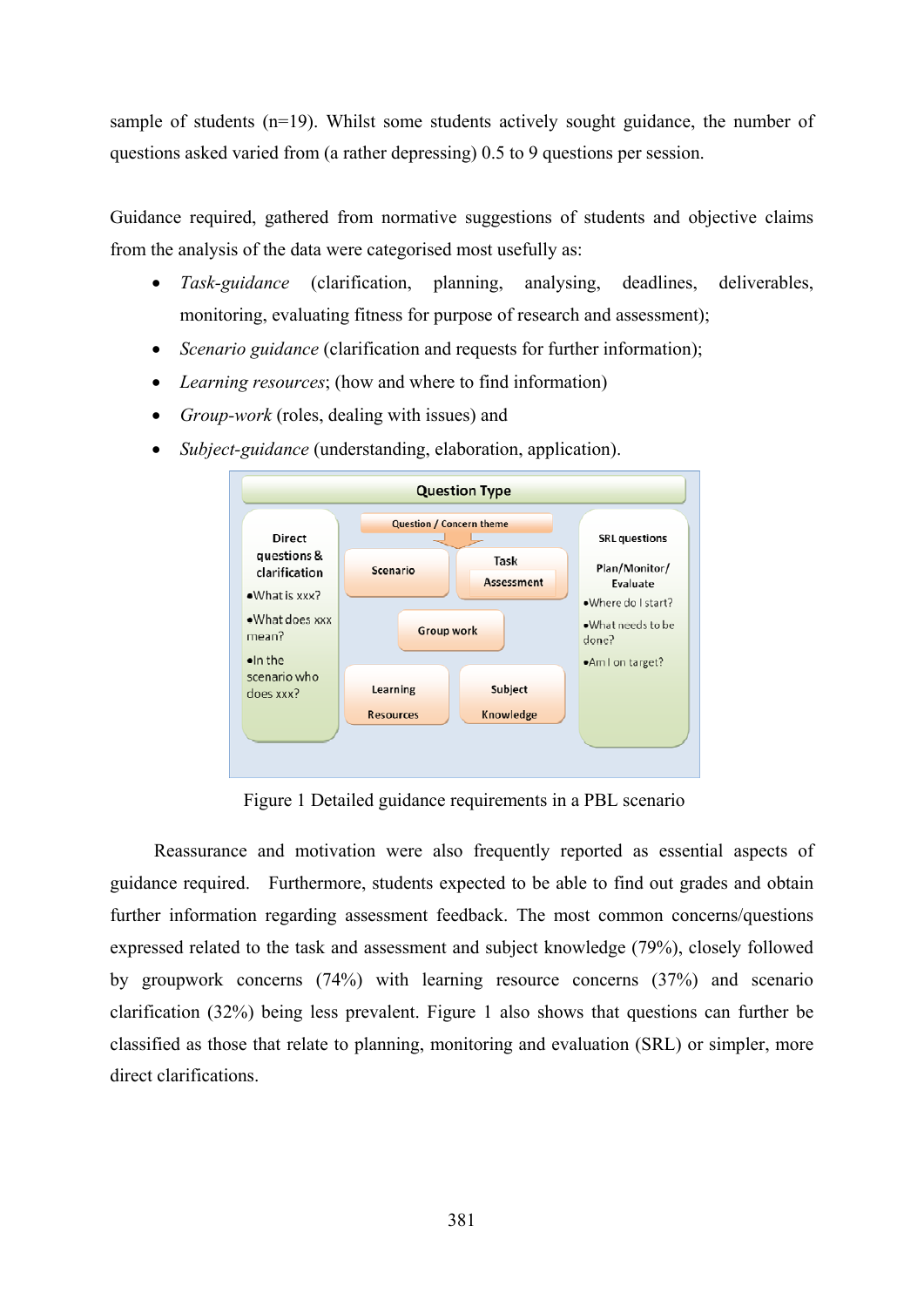#### **Intelligent tutoring systems and pedagogical agents**

The PBL coach needs to provide responses to natural language input from learners and which is adapted and personalised for their needs. This requirement suggested that an Intelligent Tutoring System (ITS) would be appropriate technology. Such systems have a long history (Evens & Michael 2006) and more recently the technology has been adapted for the development of web-based pedagogical agents (Kim & Baylor, 2005). Typically, ITS and pedagogical agents are complex, take many years to construct and are highly specialised with a focus on teaching *subject-specific* content. A typical ITS comprises a number of components: a learner model to represent a learner's knowledge and which is updated as the learner progresses; a pedagogical strategy to determine how to respond and interact with the learner; an inferential technique for reasoning; a subject knowledge base, and an interface which enables mixed initiative dialogue.

Now given the alignment of PBL with social constructivist principles, and the benefits of prolonged and focussed dialogue (Alexander, 2006), pedagogical agent technology appears suitable for providing support of PBL learners, particularly in the development of SRL skills. Developing an ITS from scratch is a huge undertaking, particularly if natural language input is being processed. However, technology is now available that can reduce the time to build simple systems by providing a framework for input and recognition of natural language text and selecting suitable responses. Chatbots are systems that provide natural-language conversation with users and have been used in education, commerce, and the public sector (Kerly *et al.*, 2006) often with an avatar to provide an impression of a persona. Lingubot<sup>TM</sup> is one such commercially available technology which uses pattern-matching on input words and phrases to identify rules which match the input, and then executes the highest priority rule. This provides a ready-made framework for constructing a simple ITS: The pedagogical strategy and knowledge are coded into the rules, the chatbot can also store and retrieve information from a database, which together with a scripting language can provide both flexibility and persistence of data suitable for adapting responses and storing learner model data.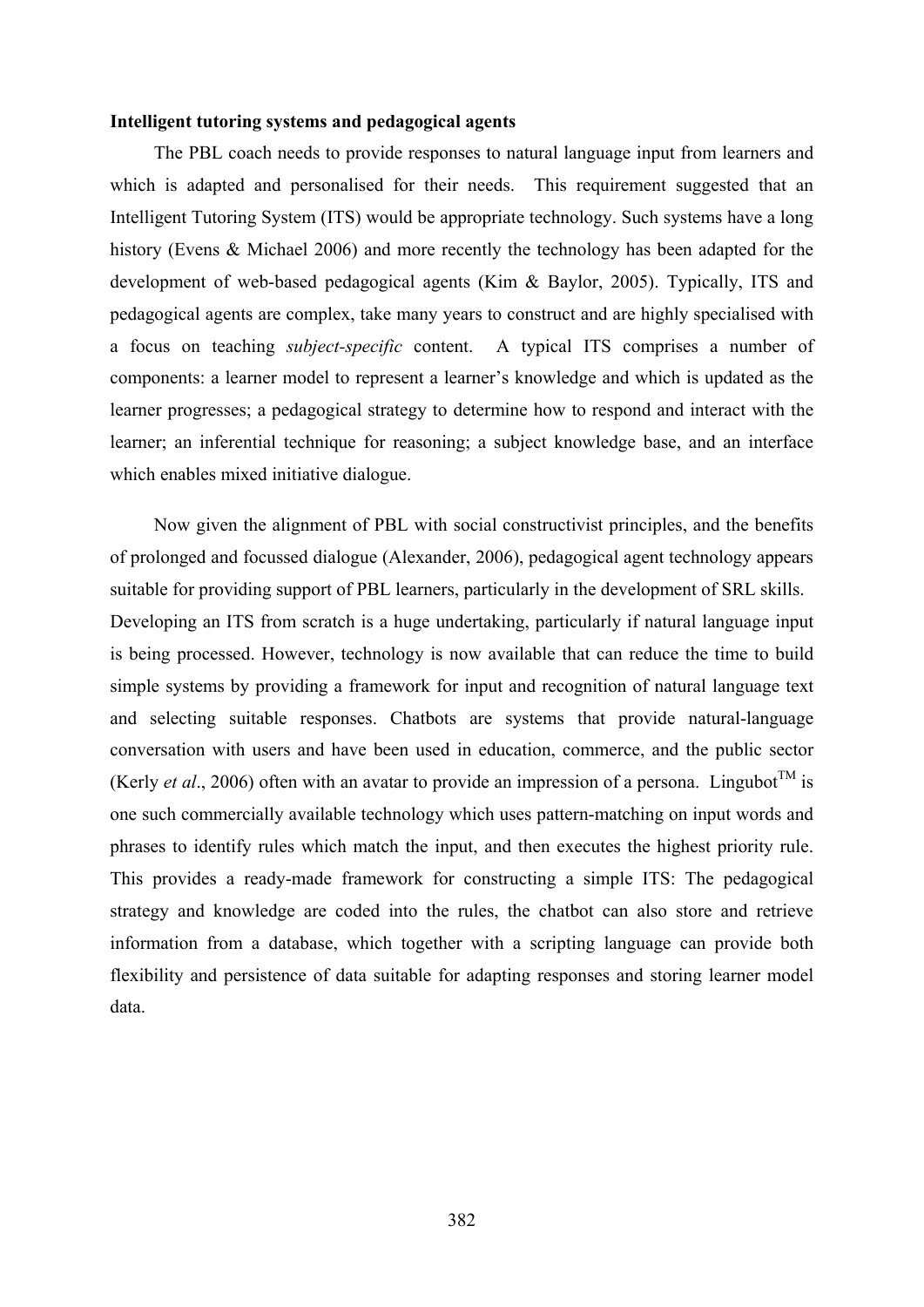#### **The design of a prototype PBL coach**

Students' guidance requirements, as described earlier, were used to inform the design of a prototype coach which was constructed using the Lingubot Chatbot and is intended to provide guidance to learners in the initial stages of PBL; namely analysing the scenario and identifying suitable learning goals. The coach can operate in one of two modes: a 'quick consultation' and a 'full consultation'.

In a quick consultation the coach provides answers to students' questions (including a set of FAQ's). These questions were derived from the primary study of students' concerns, for example: 'What should I do next?'; 'When is XXX due?' relating to clarification of the task and scenario and some help on monitoring progress.

| Problem - Based Learning Coach                                                                                                                                                                                                                    |                                                                                                                                                                                                                                                  |                                  |                                                           |                                |
|---------------------------------------------------------------------------------------------------------------------------------------------------------------------------------------------------------------------------------------------------|--------------------------------------------------------------------------------------------------------------------------------------------------------------------------------------------------------------------------------------------------|----------------------------------|-----------------------------------------------------------|--------------------------------|
| MY PROFILE   LEARNING GOALS   HELP   QUESTIONNAIRE   SCENARIO   FAQ   What should I do now?                                                                                                                                                       |                                                                                                                                                                                                                                                  |                                  |                                                           | Your Login ID is: ChrisB       |
| In my view there's just one learning goal left, although you might<br>not agree!                                                                                                                                                                  | Your Current Learning Goals & Plan                                                                                                                                                                                                               |                                  |                                                           |                                |
| Lets move on, Have a go at entering another learning goal.<br>Level 2 hint: What is being evaluated as the 'appropriate'<br>technology' in this scenario? Don't forget to start your goal with<br>TO + one of the specific verbs in the help file | <b>Learning Goal</b>                                                                                                                                                                                                                             | <b>Target completion</b><br>Date | <b>Resources needed</b>                                   | <b>How monitor</b><br>learning |
|                                                                                                                                                                                                                                                   | To explain fully the terms:<br>1. sniffer<br>2. SSL<br>3. public key encryption<br>4. symmetric/secret key<br>encryption<br>5. digital certificate<br>6. certificate authority<br>7. spoof web site<br>in the context of E-commerce<br>security. | 20-JUN-11                        | Maiwald (2003) Network Security, A beginners<br>quide VLE | annal, dtiw test               |
|                                                                                                                                                                                                                                                   | to explain ecommerce security<br><i>issues</i>                                                                                                                                                                                                   | 25-Jun-11                        | <b>VLE</b>                                                | Rehearsal                      |
| Type in the box below to say somethingtype BYE to finish<br><b>SEND</b>                                                                                                                                                                           |                                                                                                                                                                                                                                                  |                                  |                                                           |                                |
| Your confidence calculated from MSLQ Questionnaire:                                                                                                                                                                                               | Your Learning Strategies Skills from MSLQ Questionnaire:                                                                                                                                                                                         |                                  | Your progress on this task:                               |                                |

Figure 2: PBL Coach Interface, showing example dialogue and learning goal.

In the 'full consultation' mode the coach takes a more proactive approach by guiding students through the analysis of the scenario and prompting them to plan the structure of a report and create well-formed learning objectives. Well-formed objectives are defined as those which are specific enough to be achievable, and include the outcome, context and criterion for achievement. The coach also prompts students to identify the learning resources used to achieve the objective, set a completion date and state how they will monitor the completion of the objective. Learning objectives and progress are stored in the learner model, and can be retrieved and printed by the student.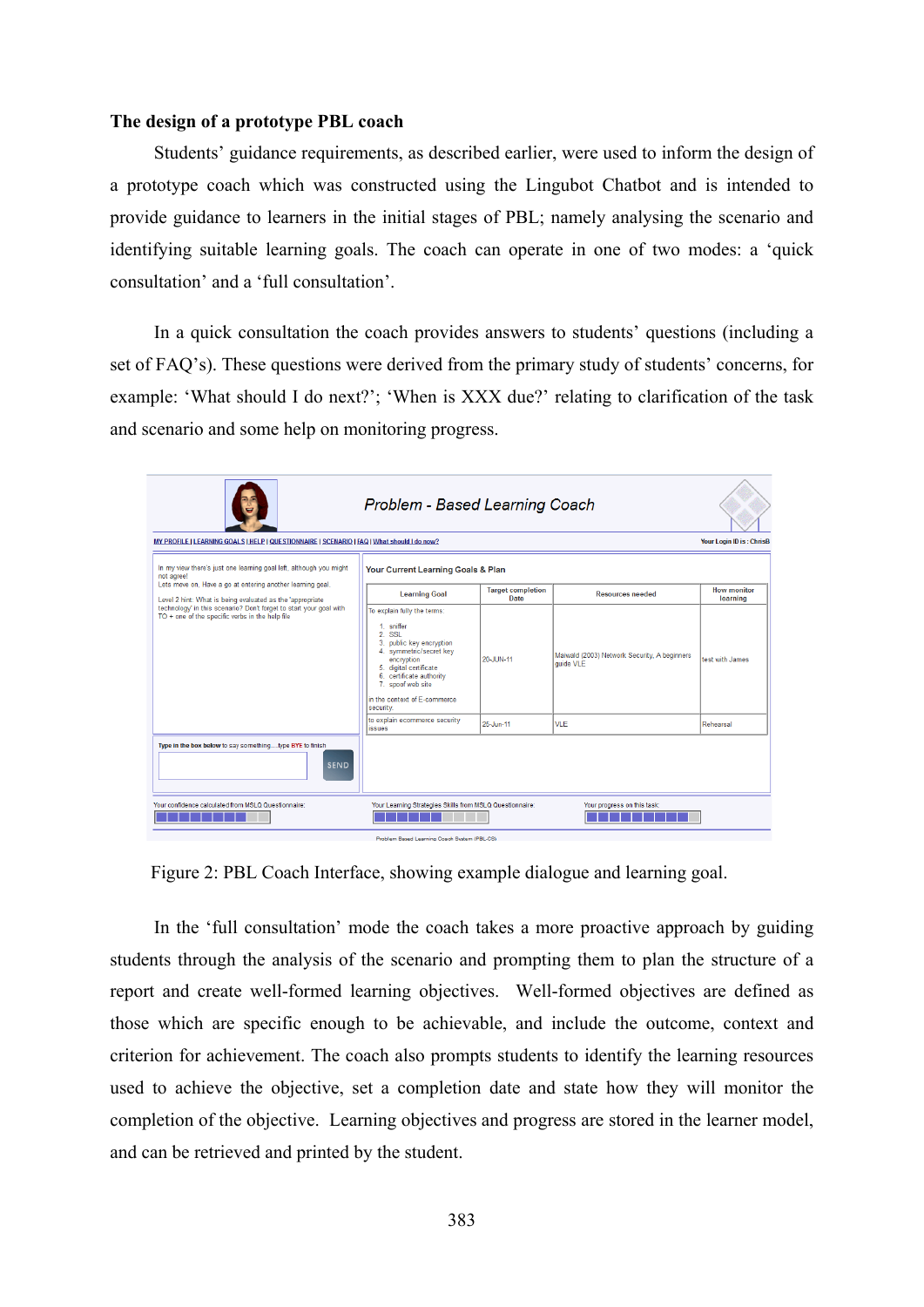Given the pedagogical imperative of an emphasis on SRL, the system has also been designed to incorporate a self-report measure of SRL: an abbreviated form (42 questions) of the Motivated Strategies for Learning Questionnaire (MSLQ) (Pintrich *et al*., 1991) together with a help file to provide guidance on learning strategies and writing well-formed learning objectives. Students can view and explore their profile produced from their questionnaire results. In the study reported here, the self-efficacy and control of learning beliefs measures are used to predict a confidence value which is used to determine the level of guidance provided (higher confidence, less specific guidance). We hope to use these data, together with analysis of transcripts to refine the pedagogic strategy of the dialogue in our future development of the PBL coach.

As is common in an ITS, the coach provides hints to assist students. The coach currently provides 3 levels of hint, with higher levels of guidance providing more detail. The level given depends on the students' initial stated confidence, and can dynamically adapt depending on the quality of a student's answers throughout the dialogue. This aspect of adaptation was considered to be one of the most important design features in order to customise the guidance to students' individual needs.



#### **PBL Coach Implementation**

Figure 3: Block diagram of PBL coach structure.

The basic architecture of the system is shown in figure 3. Student users login through a web-page and their learner model, together with scenario information is stored in a database. The interface (fig 2) is provided by PHP scripts which communicate with the database and the chatbot engine. The chatbot incorporates over 1350 production rules which recognise the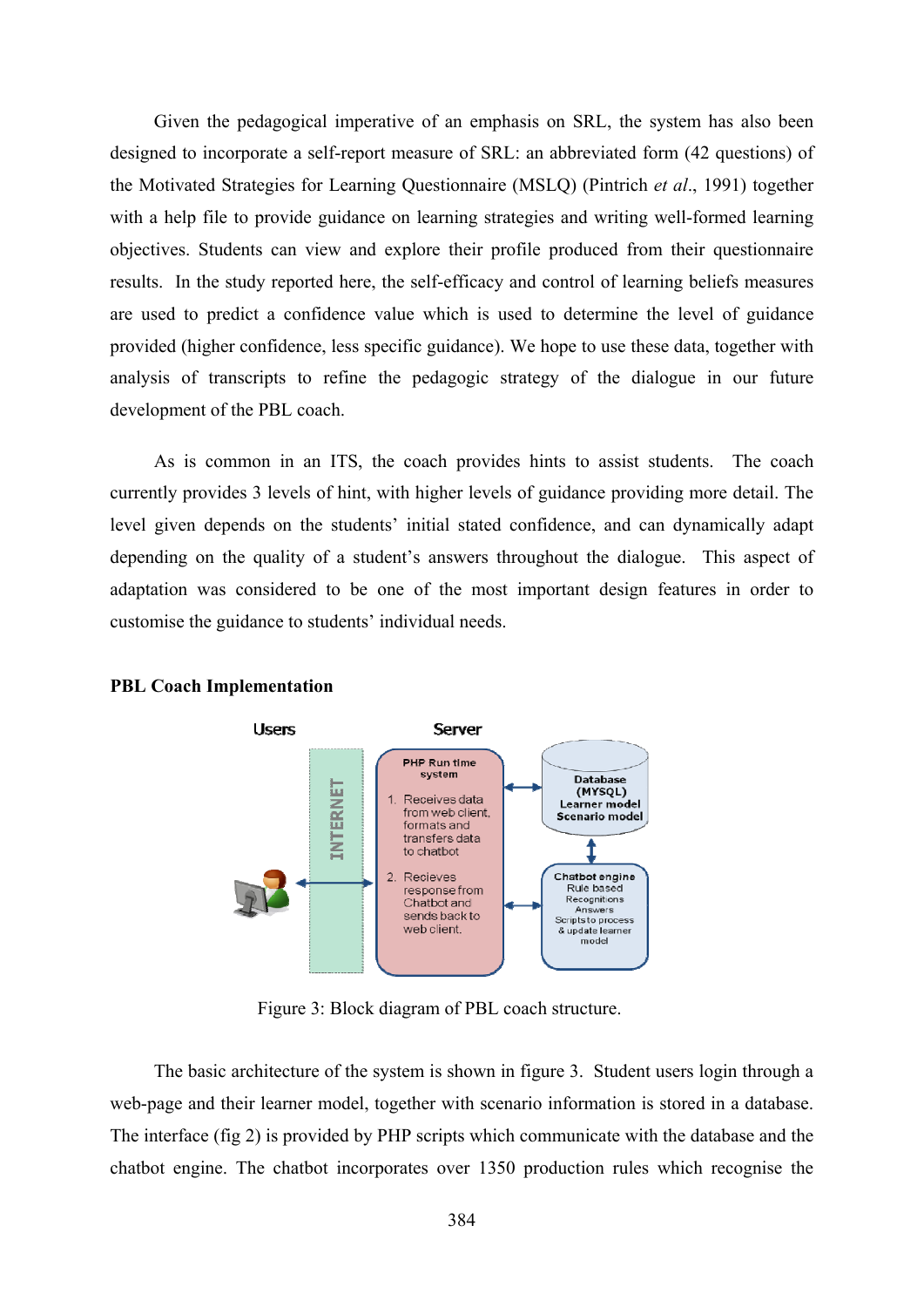natural language input and trigger appropriate responses and update the learner model. The rules also cater for 'smalltalk' and 'safety nets' to deal with off-task or unrecognised input. The interface comprises a dialogue area for chatbot conversational output, together with a larger display area for situations where more persistent or larger volumes of data are required (e.g. learning goals or a list of FAQs). Students' progress and their skills/ confidence summary are shown in progress bars. The avatar image changes depending on the input, to represent different emotions (e.g. excited, neutral, unhappy).

#### **Testing and evaluation**

Testing of the usability and usefulness of the system has occurred iteratively over several months, as each test revealed shortcomings, particularly in the recognition of user input. Initial tests were carried out with an opportunity sample of second and final year (n=30) undergraduates using a PBL scenario based on Information Security. Data were collected from logs of the dialogue and post-test focus groups. A subsequent set of tests were also conducted which involved an in-depth individual evaluation of the coach by a purposive sample of first and third year undergraduates (based on academic achievement, n=8). These tests focussed on usability and usefulness of the PBL coach and employed observation, thinkaloud protocol, questionnaire and interview and analysis of PBL coach logs.

Students in the initial tests were generally positive about the coach in terms of usability and usefulness for the task, but three key areas for improvement stood out: the need to cater for a much larger range of responses; the need to abbreviate the MSLQ from its original 81 questions (subsequently halved) and the tendency of some students to indulge in 'gaming' behaviour, i.e. they attempted to break the PBL coach by going off task and in some cases using offensive language (a recognised issue with this technology).

The in-depth testing of each individual student showed some overall consistent messages, but also a wide variation, revealing differing approaches to studying the task. For example, while most students considered that the volume of text was appropriated, two stated that there was 'too much text'. Some students read the entire help file, and followed every help link, whereas others preferred to try out a response before using any help. The PBL coach was able to conduct prolonged dialogue inputs (from 34 to 84 inputs over a period of 32 to 72 minutes) over where all participants were able to specify appropriate learning goals. Overall, students considered that the usability of the interface was good, with particular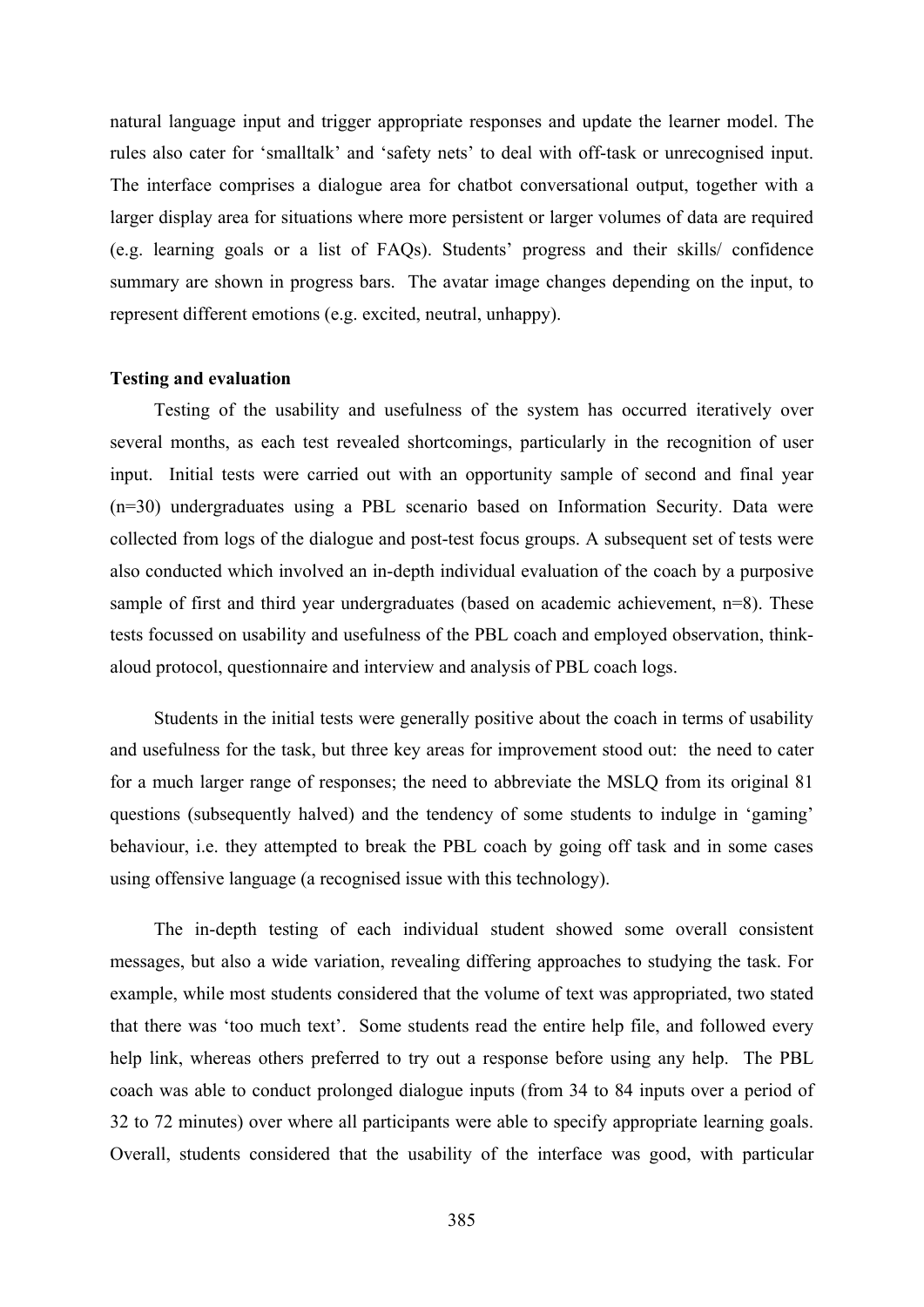strengths being reported that it was clear what the student *should* do next, it helped students recover from mistakes, was intuitive, relevant to learning needs, consistent and easy to gain information needed to complete the task. The usefulness and adaptation of the hints to their level of confidence was cited as a positive feature and perhaps, most importantly, it helped them focus on the scenario and analyse it in detail.

The PBL coach was specifically designed to be encouraging and build confidence, and, students volunteered that it had a positive influence on how they felt, this small sample unanimously liked using it, using words such as "*useful*", "*helpfu*l", "*encouraging*" to describe it and all agreed that they would recommend it to others and stated that "*it felt good*" when they received positive feedback. Most students stated that it "*didn't make them feel bad if they got something wrong*".

There were, as mentioned above, a number of weaknesses cited by students, the most common being the inability of the coach to respond appropriately to all dialogue. At best there are minor issues which cause frustration, but at worst these can be confusing and impede learning, for example if the student entered something appropriate, which the coach rejected. While the coach cannot be programmed to recognise all input, it is possible to overcome this issue by providing a safety-net in which the coach explains it does not understand but asks the student if they wish to record the input.

A further issue cited with the current version was that students were not always clear what it was *possible* to do next. It would have been an improvement to be able to see the complete history of the dialogue, and on occasions "*go back*". One student with specific learning difficulties pointed out that he had short term memory issues and so this feature would be essential.

## **Conclusion**

In this paper we have argued that self-regulation is an essential ability for success within Problem-based Learning and students, who are inexperienced in this type of learning approach, require scaffolding and guidance in order to develop effective SRL skills. In particular, task-related guidance, such as analysing the scenario, setting goals, planning, and monitoring learning were shown to be areas of high concern to the PBL students in our study. A coach was constructed to test the potential for using a conversational agent (chatbot) to provide the guidance. Key features that suggested that the chatbot was suitable were the use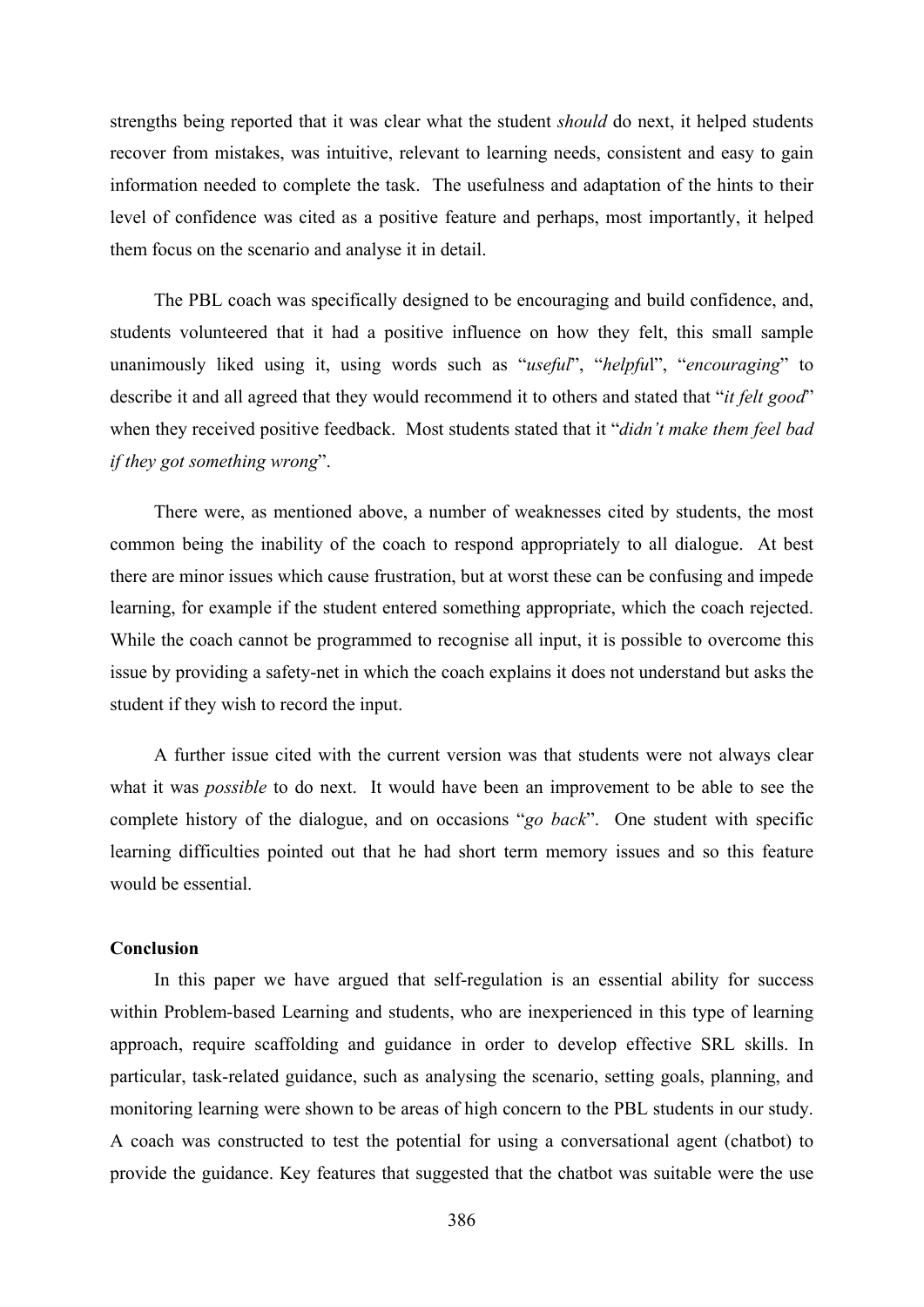of extended natural language dialogue, shown to be important in learning (Alexander,2006) and adaptability to the student's input and level of confidence/ knowledge.

The chatbot technology helps reduce the time and skill needed to produce a pedagogical agent; basic rules for language recognition using keywords/ phrases are simple to create, though some programming skill is required to create the scripts that will orchestrate the dialogue. The system took the equivalent of about 3 month's full time work to build. Commercial chatbot systems typically take from 10-12 weeks to build, and 12 to 18 months to optimise (Elzware, 2011).

It is still early days for the development of this PBL coach; tests showed that there is much to do to improve the dialogue, in particular in the adaptive help system which provides hints and follow up questions. Such improvements can only be made through iterative user testing, and they also shed light on the variety of meanings that students infer from text. A particular surprise to the first author was the lack of attention that these students initially gave to reading a scenario, and the variation in level of understanding; students needed repeatedly detailed guidance from the coach to direct them to parts of the text in order to locate key terms, concepts and issues for their learning objectives. This is a finding which has implications far beyond that of PBL and relates to the increasing concerns that academics have about students' readiness (and indeed their ability) to read in depth (e.g. Coburn, 2008)

Despite these shortcomings, initial indications suggest that chatbot technology can be used to create a simple adaptive guidance system that engages students effectively to analyse a scenario and plan their learning objectives. In particular the tests from a small sample showed positive affective influence, and students self-reported that it helped them analyse the scenario:

*"It made me think more.. not letting me miss anything out, ..making me find from the scenario what I need to put in"* 

*"cause it made me see which terms I didn't fully understand, … I wouldn't have looked at those at the start."* 

These are not comments we would expect from a surface or superficial approach, and suggest that the technology has the potential for significant learning benefits for students who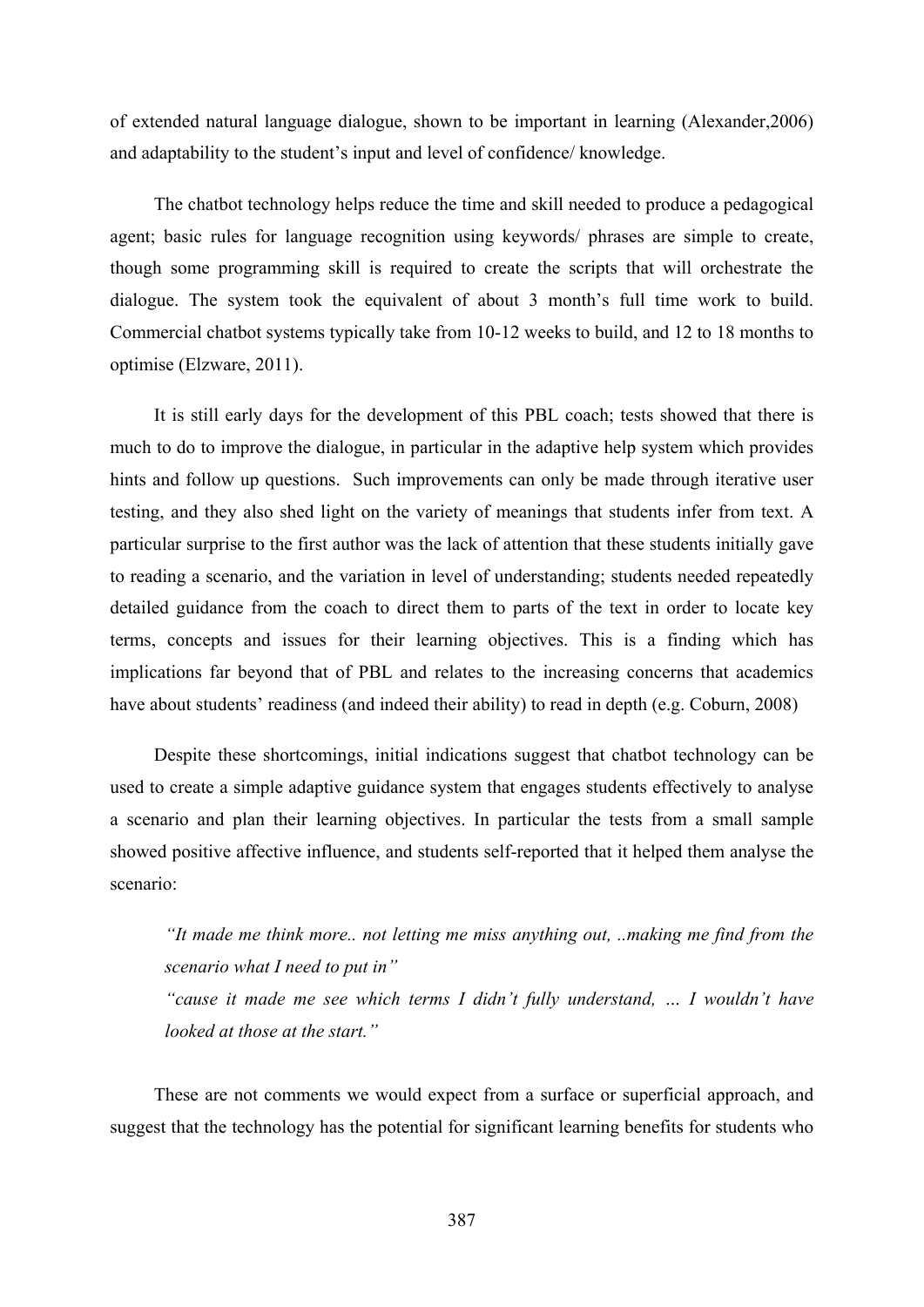are asked to take a problem-based learning approach to their studies. The next challenge is to measure the learning benefits.

### **REFERENCES**

- Alexander, R., 2006, *Towards Dialogic teaching: rethinking classroom talk*. 3rd ed. (Cambridge: Dialogos).
- Barrows, H. S., and Tamblyn, R., 1980, *Problem-based learning: An approach to medical education.* (New York: Springer).
- Butler, D.L., Winne, P.H., 1995, *Feedback and self-regulated learning: a theoretical synthesis*, Review of Educational Research*,* (65), 3, 245-281.
- Coburn, A., 2008, *Getting students to read, Science Teacher*,(75),3,10
- Dyck, S., 1986, *Self-directed learning for the RN in a baccalaureate program*. Journal of Continuing Education in Nursing, (17),6, 194–197.
- Elzware, 2011, personal communication.
- Evens, M, and Michael, J., 2006, *On-on-One tutoring by humans and computers*, (Hillsdale, NJ :Lawrence Erlbaum and Associates).
- Kim,Y., Baylor, A.L., 2006*, Pedagogical Agents as Learning Companions: The Role of Agent Competency and Type of Interaction*, Educational Technology Research and Development, (54), 3, 223-243
- Kerly, A., Hall, P. and Bull, S., 2006, Bringing Chatbots into Education: Towards Natural Language Negotiation of Open Learner Models, in R. Ellis, T. Allen and A. Tuson (eds), Applications and Innovations in Intelligent Systems XIV – *Proceedings of AI-2006, 26th SGAI International Conference on Innovative Techniques and Applications of Artificial Intelligence,* Springer.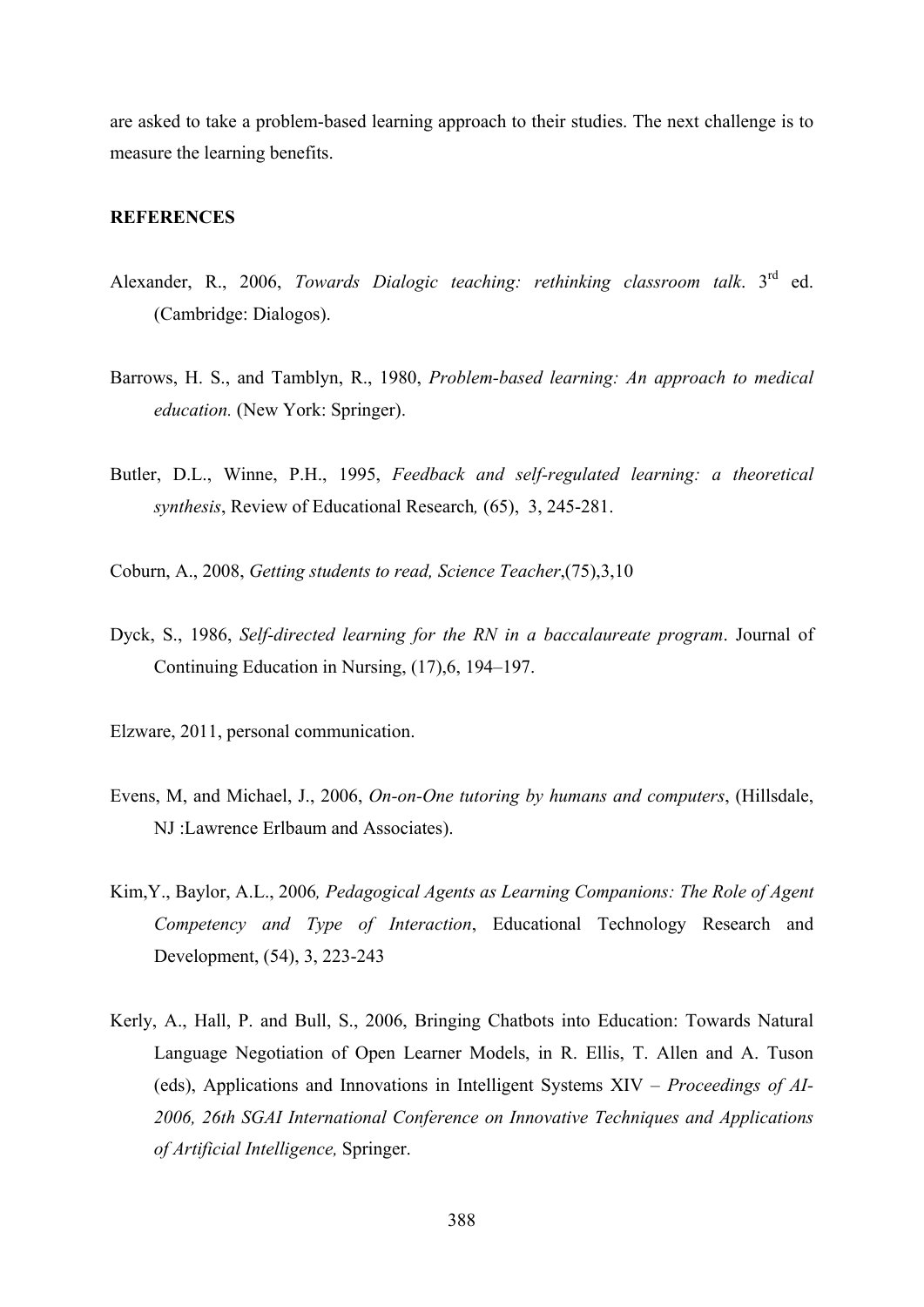- Kerly, A., Ellis,R., and Bull,S.,2008, *CALMsystem: A Conversational Agent for Learner Modelling*, Knowledge-Based Systems, 21, 238–246.
- Kivela, J., and Kivela, R. J.,2005, *Student perceptions of an embedded problem-based learning instructional approach in a hospitality undergraduate programme*. International Journal of Hospitality Management, 24, 437–464.
- Kuhlthau,C., 1988, *Developing A Model of the Library Research Process: Cognitive and Affective Aspects*, Reference Quarterly, 28, 232-42.
- Lloyd-Jones, G., and Hak, T., 2004*, Self-directed learning and student pragmatism*. Advances in Health Sciences Education, 9, 61–73.
- Loyens, S.M.M., Magda, J. and Rikers, R.M.J.P., 2008, *Self-Directed Learning in Problembased Learning and its Relationships with Self-Regulated Learning*. Ed Psychol. Rev. 20, 411-427.
- Newman,R.S., 2008, *The motivational role of adaptive help seeking* in Schunk,D.H. and Zimmerman,D.J. *Motivation and Self-Regulated Learning: Theory, Research and Applications*, (NY: Lawrence Erlbaum).
- Norman, G. R., and Schmidt, H. G.,1992, *The psychological basis of problem-based learning: A review of the evidence.* Academic Medicine, 67, 557–565.
- Pintrich, P.R., Smith, D.A.R., Garcia, T. and McKeachie, W., 1991, *A manual for the use of the motivated strategies for learning questionnaire (MSLQ)*. University of Michigan, National Center for Research to Improve Postsecondary Teaching and Learning, (MI: Ann Arbor).
- Ryan,A.M., Patrick,H. and Shim,S.O., 2005, *Differential profiles of students identified by their teacher as having avoidant, appropriate or dependent help-seeking tendencies in the classroom.* Journal of Educational Psychology, 97, 275-285.